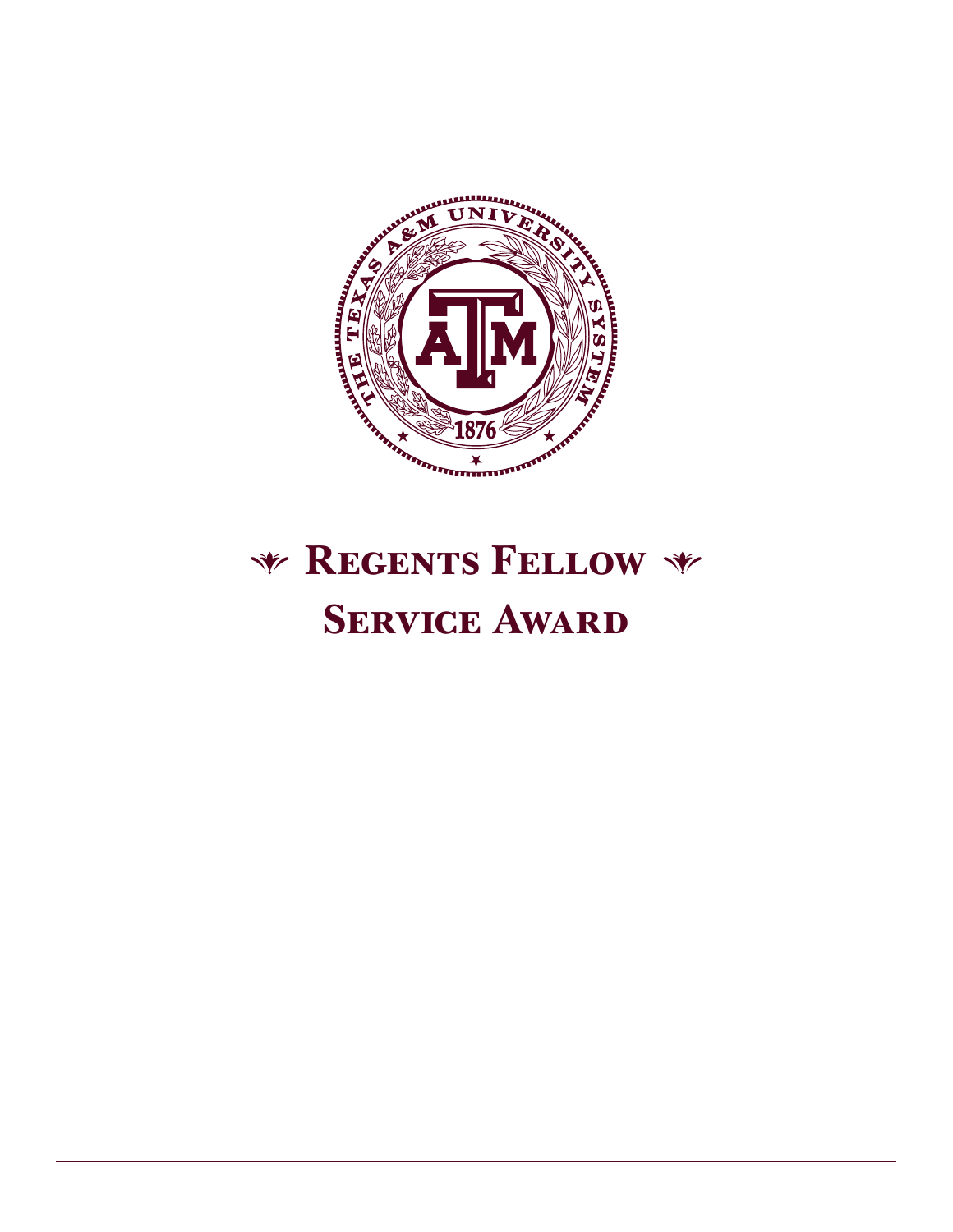#### **Purpose, Award and Eligibility**

#### **Purpose**

Each year, the Board of Regents of The Texas A&M University System honors and recognizes extension, research and service professionals within the agricultural and engineering agencies and the veterinary medical diagnostic laboratory. These professionals must have demonstrated significant commitment and contributions to their respective agency by providing exceptional leadership in educational or program delivery/scholarship, research, extension or service that have resulted in significant impact and lasting benefits to the state of Texas and beyond.

#### **Award**

The Regents Fellow Service Award is based on the accomplishments of the nominee up through the past fiscal year. The designation of Regents Fellow is the highest System-wide honor and it carries with it extraordinary responsibilities. Regents Fellows are expected to function as role models within the A&M System and to devote appropriate service to System-wide activities, both ceremonial and professional, when requested to do so by their chief executive officer and/or the chancellor.

#### **Eligibility**

A nominee for the Regents Fellow Service Award must be a full-time senior level researcher or service delivery professional with no less than a 50% agency appointment for a minimum of five (5) consecutive years within the A&M System.

#### **The Regents Fellow nominee must present evidence of the following:**

- ❑ A distinguished record of educational or program delivery/scholarship, research, extension or service
- ❑ A distinguished record of outstanding service both at the local and state and/or national/international levels
- ❑ A demonstrated record of significant commitment and contributions to their respective agency within the A&M System
- ❑ A record of notable indicators of the potential for continuation of distinguished performance in at least one of the following areas (educational or program delivery/scholarship, research, extension or service)
- ❑ Exceptional contributions to knowledge-base and/or development of scholarly principles that have resulted in published research, inventions, processes or methods that are significant and influential to the respective agency
- ❑ Outstanding, creative ability to conduct and deliver educational or program delivery/scholarship, research, extension or service (as appropriate to agency)
- ❑ Recognition by professionals within nominee's field or scientific community as evidenced through honors and awards, participation on state/national or international committees, panels or commissions; and
- ❑ Recognition by external stakeholders, clients and/or constituents

*Note: Individuals who have received the Regents Professor Award are not eligible to receive the Regents Fellow Service Award.*

#### **Nomination and Selection Process**

# **A&M System "Call for Nominations"**

A *Call for Nominations* is issued from the A&M System Chancellor in February to the agency Chief Executive Officers (CEOs). The call for nominations is expected to be forwarded to directors, division heads, assistant directors, program chairs and others as appropriate.

Regents Fellow Service Award Guidelines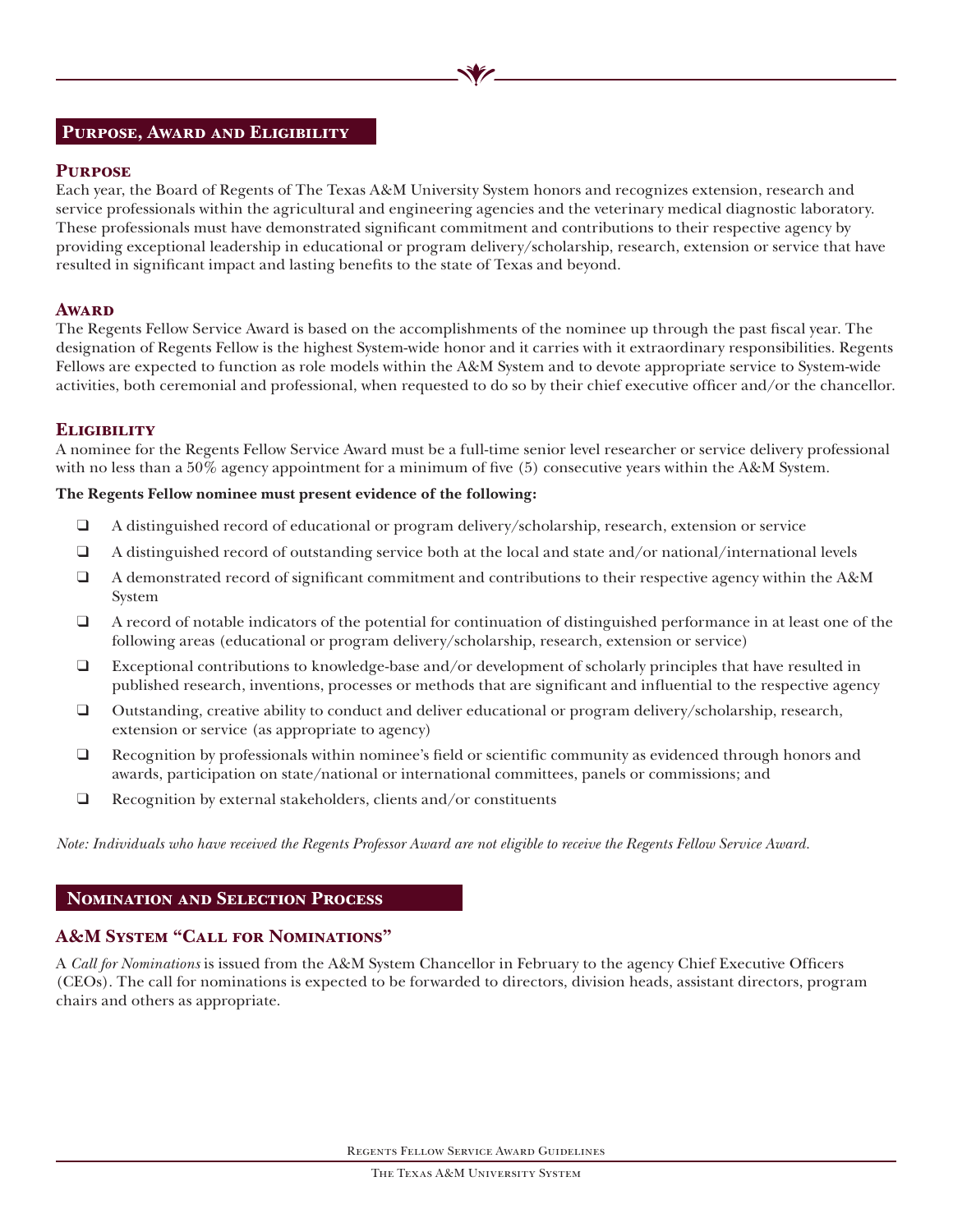#### **Nomination and Selection Process Overview**

The designation of Regents Fellow is a prestigious award from the System to highlight exemplary agency professionals. Therefore, the nomination packet assembled for review should offer a summary of the best of the nominee's leadership performance in programmatic development and delivery, research, extension or service during his/her career.

Although it is not a requirement for a nominee to have demonstrated an equal exemplary performance record in all three service areas (educational or program delivery/scholarship, research, extension or service) it is desirable that the nominee have experience in more than one area. The nomination packet should clearly highlight the respective service area(s) being considered worthy of the award.

The selection process is a two-step procedure. The first step requires submission of materials for the Agency Nomination Packet. The second step requires submission of additional materials for the System Nomination Packet.

#### **Agency Nomination Process**

Upon receipt of the Chancellor's *Call for Nominations* for the Regents Fellow Service Award, the CEO of the respective agency will announce the onset of the nomination and selection process. A review/selection committee shall be appointed by the CEO.

It is recommended that the committee include a past Regents Fellow recipient to serve as an ex-officio representative.

Nominations may originate from: division heads, directors, program chairs, administrators, award committees, and individual or groups of professional staff members. All nominations should be coordinated through the nominee's respective organizational unit and/or the chief executive officer.

The appointed committee will review the submitted Agency Nomination Packet, ensuring *eligibility* and *selection*, have been adequately addressed and make recommendations to the CEO for a Regents Fellow Service Award. Nominees who have joint appointments require review and approval by the CEO of each System member.

Following the review and concurrence by the agency CEO, final nominee(s) will be notified and a formal nomination packet will be prepared for submission to the Office of the Vice Chancellor for Academic Affairs. This requires the final nominee(s) to submit a more comprehensive set of materials noted in step II — the System Nomination Packet.

*Note: Agencies employing less than 200 research, extension or service professionals may forward one nominee for a Regents Fellow per fiscal year. Those having more than 200 professionals may forward two nominees.* 

*An agency may not increase its number of nominees in a given year in order to make up for years in which they did not submit a nomination.*

Regents Fellow Service Award Guidelines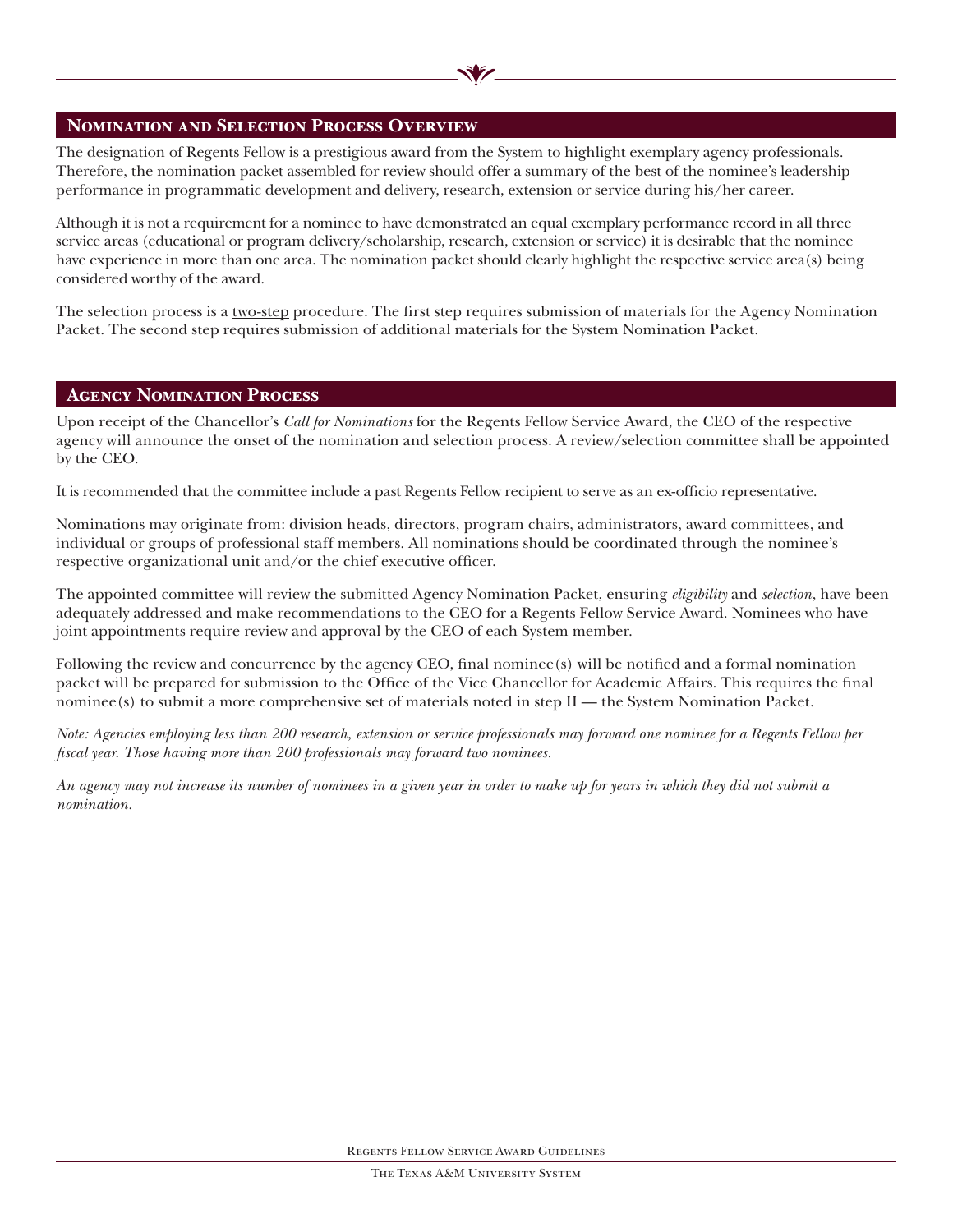# **Step I. Agency Nomination Packet**

The primary evaluation of the candidate's qualifications shall be the responsibility of the agency. The following documents shall be submitted as part of the agency nomination process for a candidate to be considered a nominee:

- ❑ **Nominating Letter (three page maximum):** A letter of nomination submitted to the selection committee from any of the following: division heads, directors, program chairs, administrators, award committees, and individual or groups of professional staff members.
- ❑ **Summary Presentation (third person, five page maximum, single space, 12 point font):** The summary presentation should be a compilation of the nominee's most outstanding qualifications, major achievements, and contributions with clearly demonstrated superior performance in educational or program delivery/ scholarship, research, extension or service. This can be achieved through a personal statement by the nominee establishing the importance of his/her accomplishments in one or more of the following areas (educational or program delivery/scholarship, research, extension or service.

Since a curriculum vitae will be a part of this packet, the statement should attempt to go beyond what is in the vitae.

- ❑ **Vitae (25 page maximum):** A current and moderately detailed vitae highlighting the nominee's career and outstanding accomplishments. Please delete all personal references such as marital status and family references.
- ❑ **Optional Supporting Material (five page maximum):** Samples of educational or program delivery/ scholarship, research, extension and service-related materials that further endorses the nominee's candidacy.

## **STEP II. SYSTEM NOMINATION PACKET**

The following documents must be submitted electronically through the link located on the Regents Awards website: https://www.tamus.edu/academic/regents-awards/

#### **Nomination Documents:**

- ❑ A **Letter of Transmittal** from the chief executive officer(s) addressed to the Chancellor, endorsing the nominee;
- ❑ A *brief description* of the university/agency's **Nomination, Review and Selection Process**, to include criteria which were considered;
- ❑ A **color Photograph** [headshot] of the nominee (submitted as an electronic file - .jpg, with a resolution of 300 dpi—not embedded in a Word or pdf file);
- ❑ A current and moderately detailed **Vitae** (no more than 25 pages). Please delete all personal references such as marital status and family references;
- ❑ A final **Summary Presentation** (third person, five-page maximum, single spaced, 12 point font) that contains a compilation of the nominee's most outstanding qualifications, major achievements, and contributions which clearly demonstrate the nominee's competence in exceeding the three listed criteria areas for the award (may be same presentation submitted as part of the agency nomination packet);

# *Step II System Nomination Packet Process Continued on Next Page*

Regents Fellow Service Award Guidelines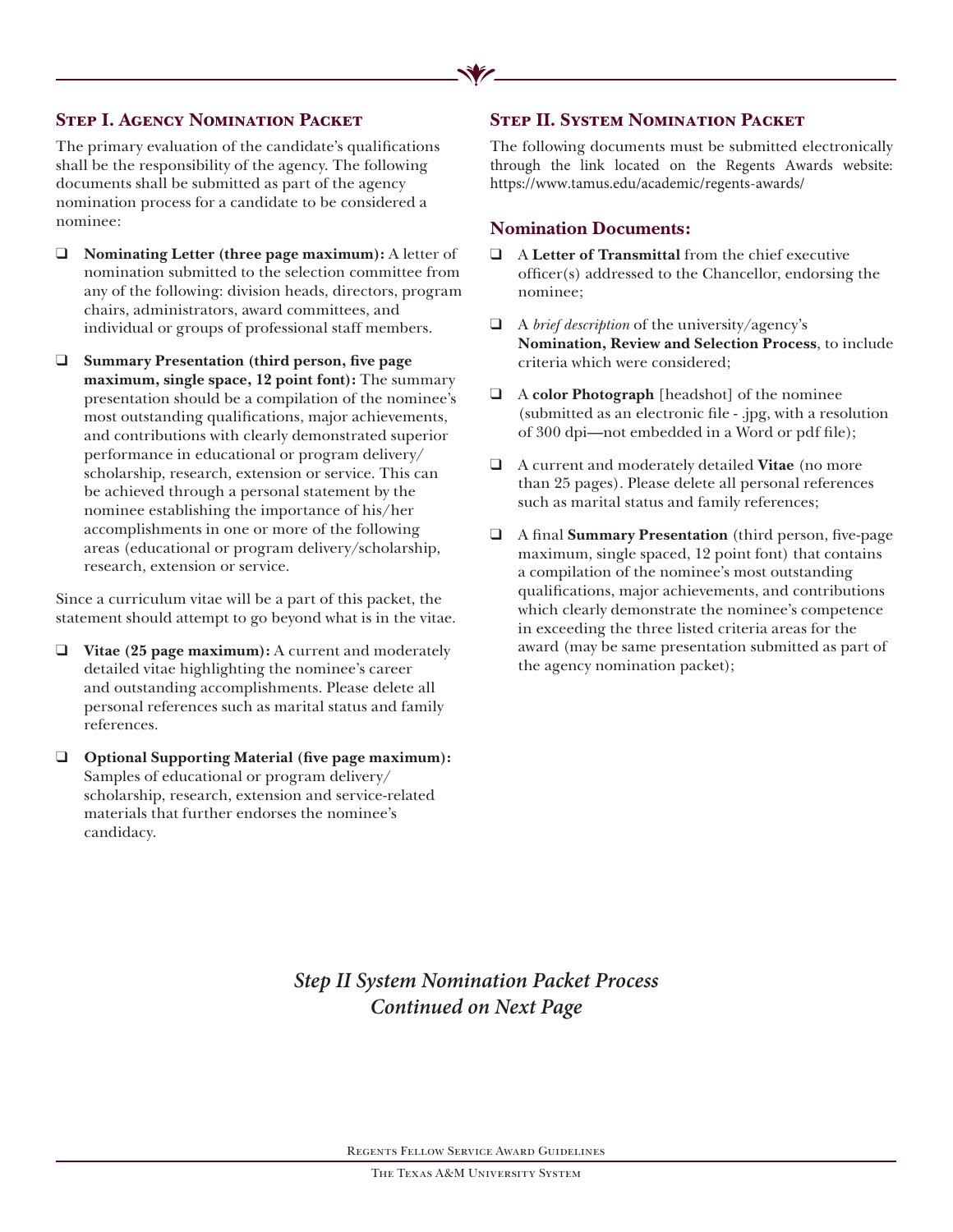## **Nominee Electronic Portfolio Submission**

The nominee's portfolio will be submitted electronically using a flash drive (no paper portfolio will be accepted) on or before the stated deadline. The flash drive should be mailed or hand delivered to: The Texas A&M University System, Office of the Vice Chancellor for Academic Affairs, 301 Tarrow, 7th floor, College Station, TX 77840-7896.

The portfolio documents should be configured into separate folders as outlined in the portfolio document section below and saved as a PDF document within the folders. The following items should be included in the electronic portfolio submission:

#### **Electronic Portfolio Documents:**

- ❑ **Nomination Form Folder:** The completed Nomination form (fillable nomination form is located on the Academic Affairs website) must be submitted as part of the portfolio packet;
- ❑ **Letters of Support Folder:** A maximum of 10 Letters of Support and/or endorsement from external, stakeholders, clients, constituents and/or appropriate colleagues;
- ❑ **Past Awards and Recognitions Folder:** A summary/list of Past Awards and/or Recognitions should accompany the nomination packet;
- ❑ **Other Supporting Materials Folder:** A list or examples of any other Supporting Materials such as contract and grant activity, patents, licenses and the development of technology, technical assistance or response efforts and its impact on society or the economy that may not fall into one of the categories listed above;

❑ **Educational or Programmatic Delivery/Scholarship Folder:** The nominee should include a selection of their best work in educational programs, research results, curriculum delivered or other creative or scholarly activity. While articles are not required, they may be submitted as representative selections. Books should be summarized;

- ❑ **Research Folder:** The nominee should include samples of distinguished research. Distinguished research must exceed the work generally considered to be a part of the nominee's basic professional work (professional committees, etc.) and should represent research that exceeds and is exceptional to what is normally expected and compensated. Such research must extend over multiple years and involve the application of the nominee's expertise and interests to issues of public concern. Nominees should provide a summary of research contributions to agency, community, region, state/nation, and/or the international arena, stressing those activities that are of particular significance and relevant outcomes;
- ❑ **Extension or Service Folder:** The nominee should include samples of distinguished service. Distinguished service must exceed the work generally considered to be a part of the nominee's basic professional work (professional committees, etc.) and should represent service that exceeds and is exceptional to what is normally expected and compensated. Such service must extend over multiple years and involve the application of the nominee's expertise and interests to issues of public concern. Nominees should provide a summary of service contributions to agency, community, region, state/nation, and/or the international arena, stressing those activities that are of particular significance.

The following is suggestions of documents which nominees may utilize to summarize their educational or program delivery/scholarship, research, extension or service contributions and the impact of these contributions to the state, nation and beyond.

Publication-related documents may include, but are not limited to:

- a) Peer reviewed articles, refereed journals, book chapters, and abstracts
- b) Research reports
- c) Media releases
- d) Newsletters
- e) Invited presentations
- f) Agency/specialty/applied research publications
- g) Results of surveys and evaluations
- h) Websites